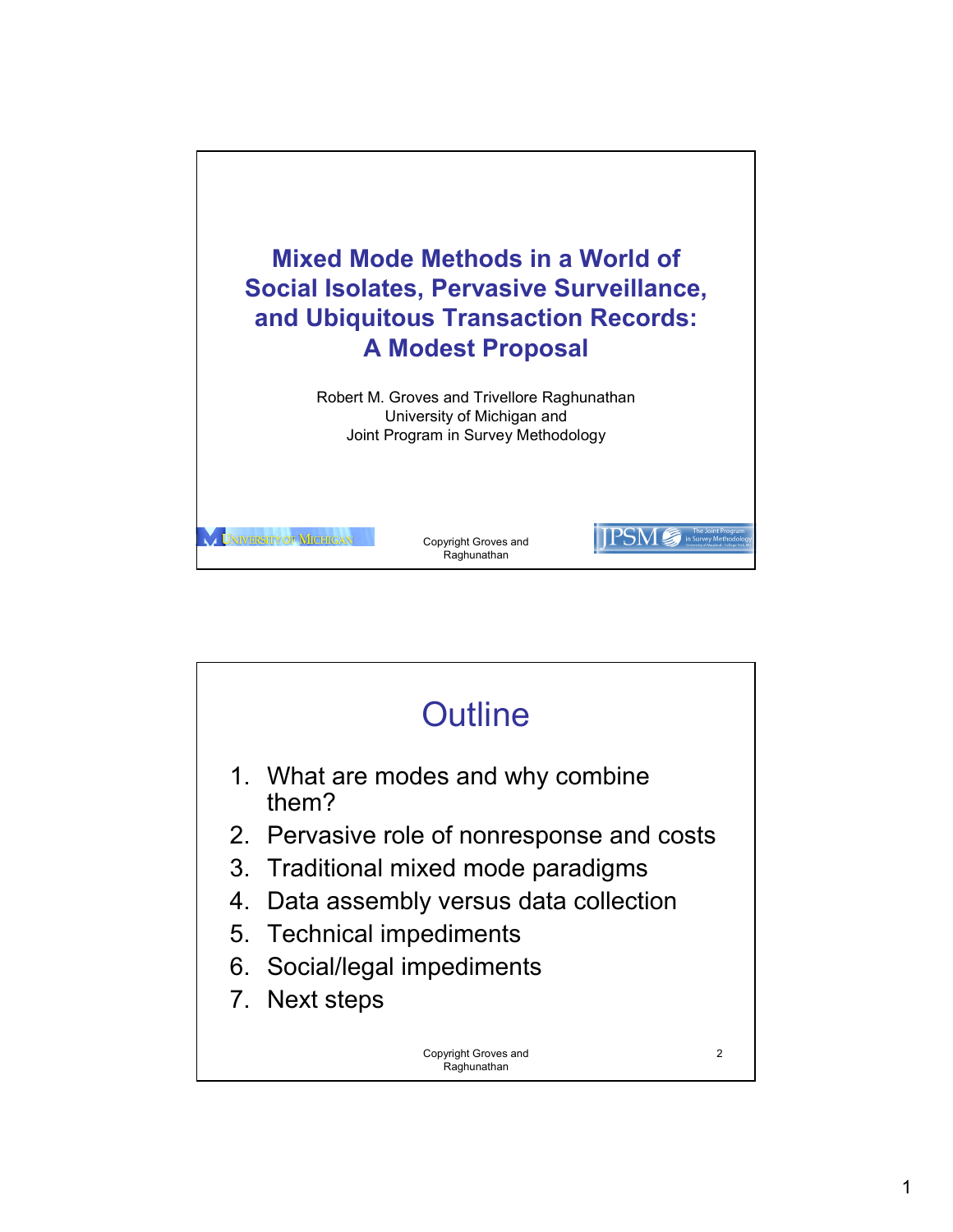

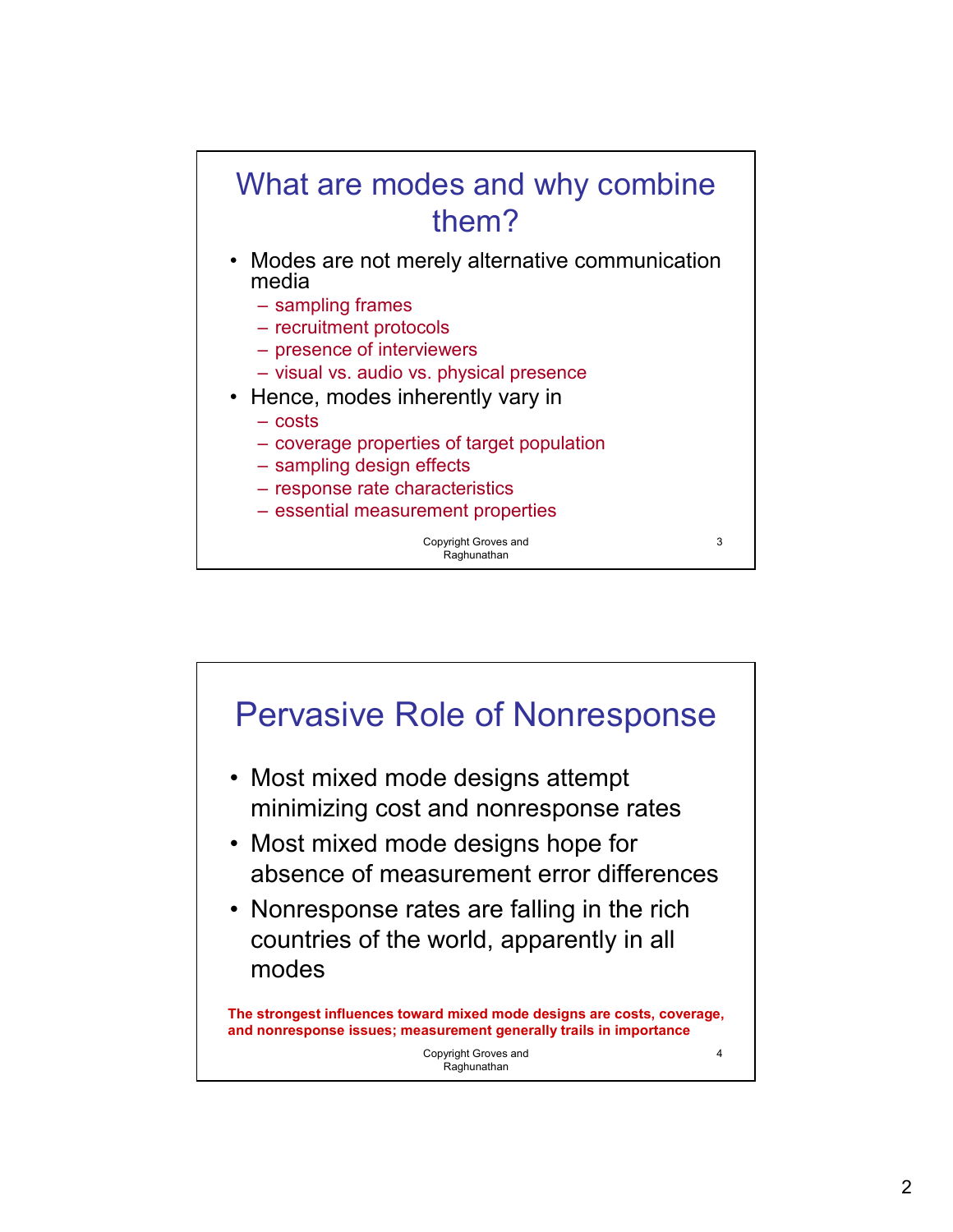

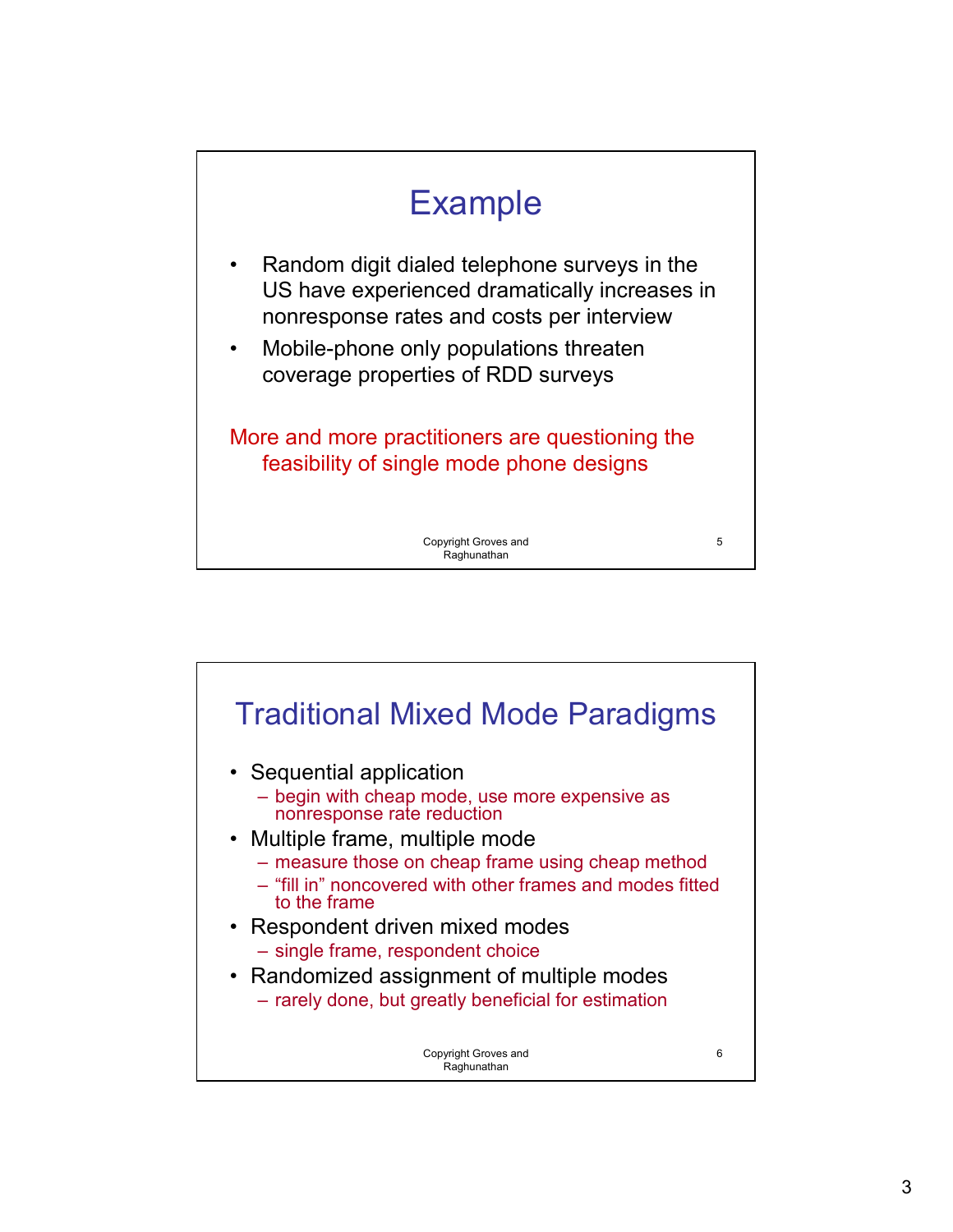

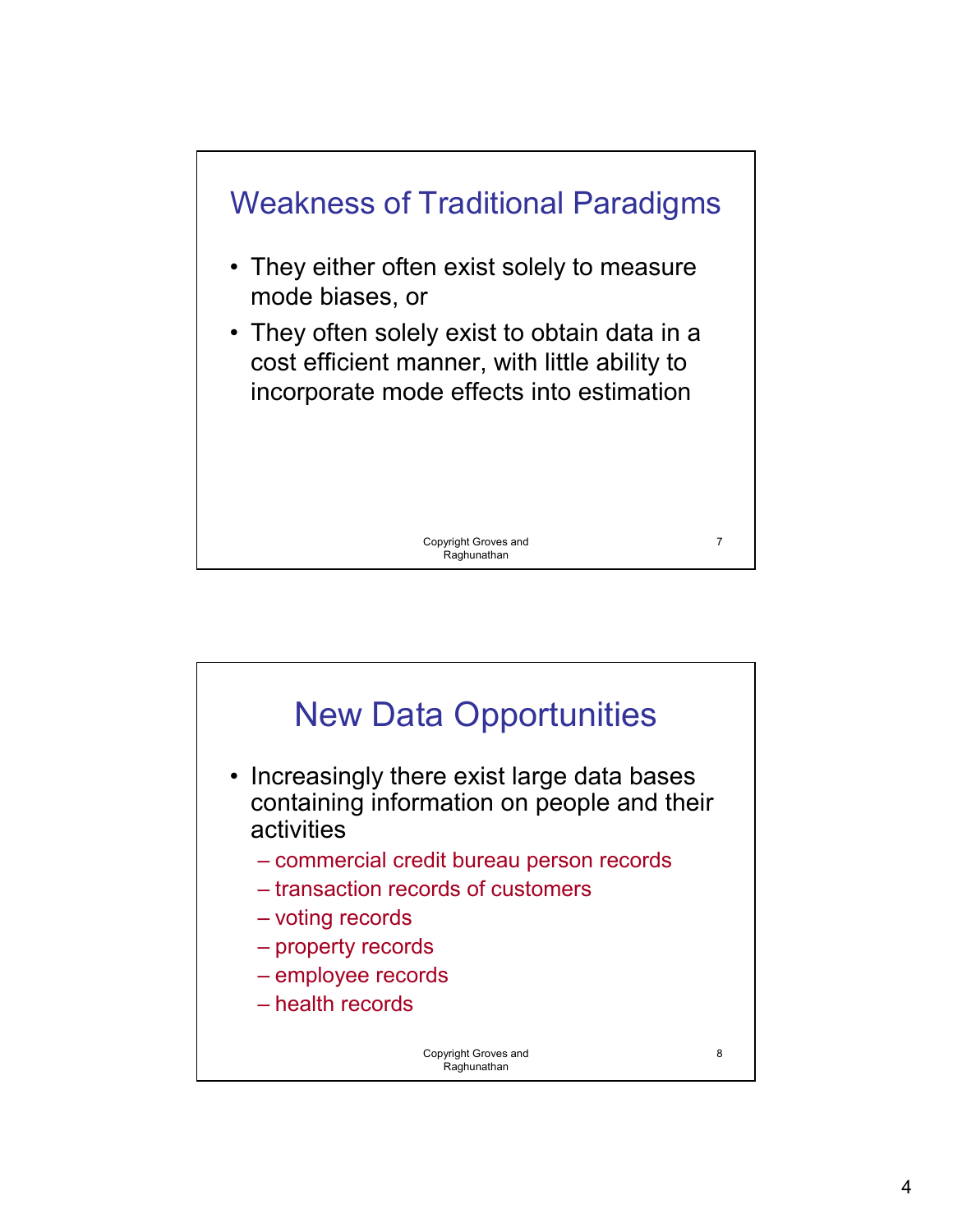## Common Properties of Such Record Systems

- Coverage
	- customers of services or products
- Data content
	- variables relevant to the administration of the service
- Identifying variables
	- names, addresses
	- government identification numbers sometimes

Copyright Groves and Raghunathan

9

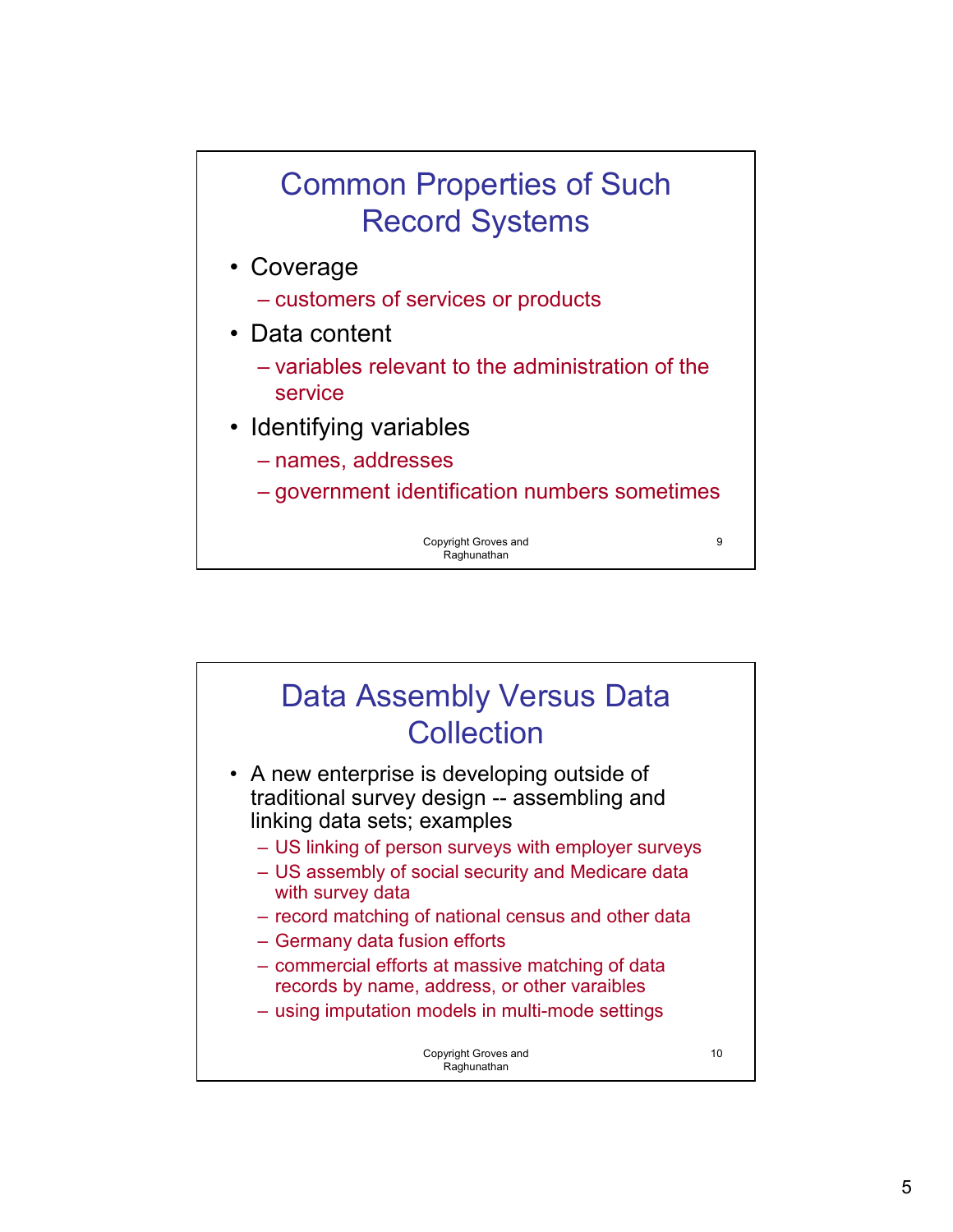

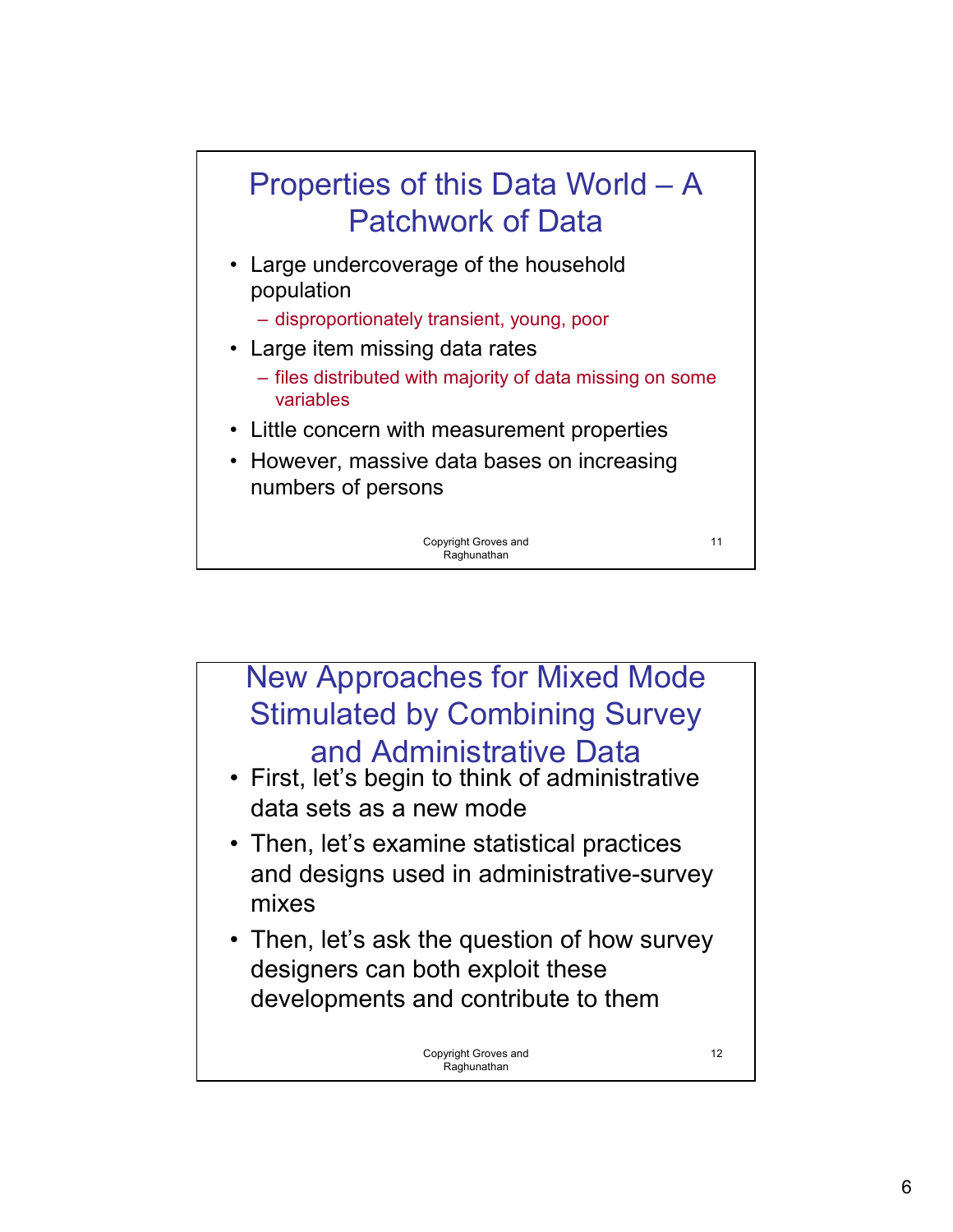

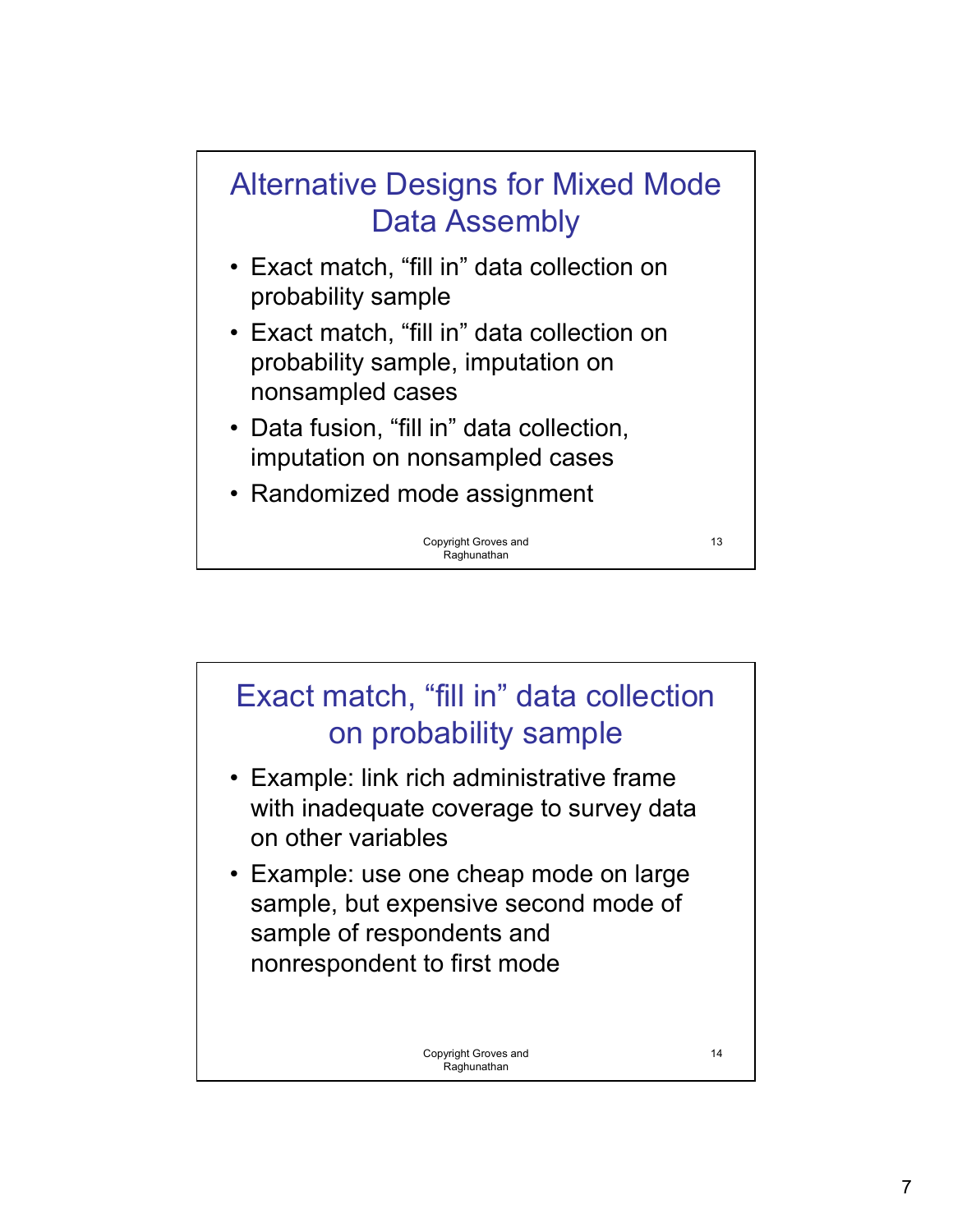

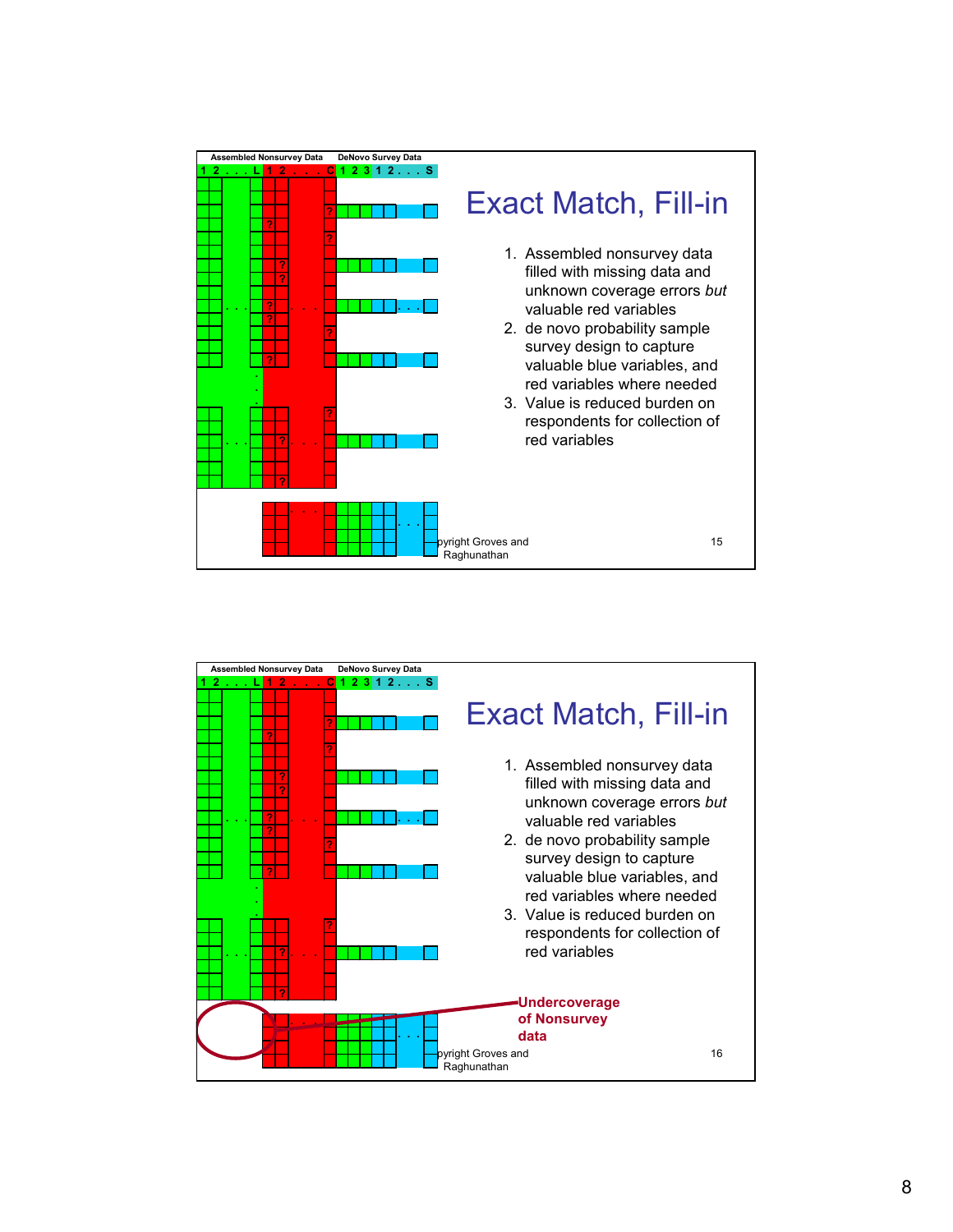

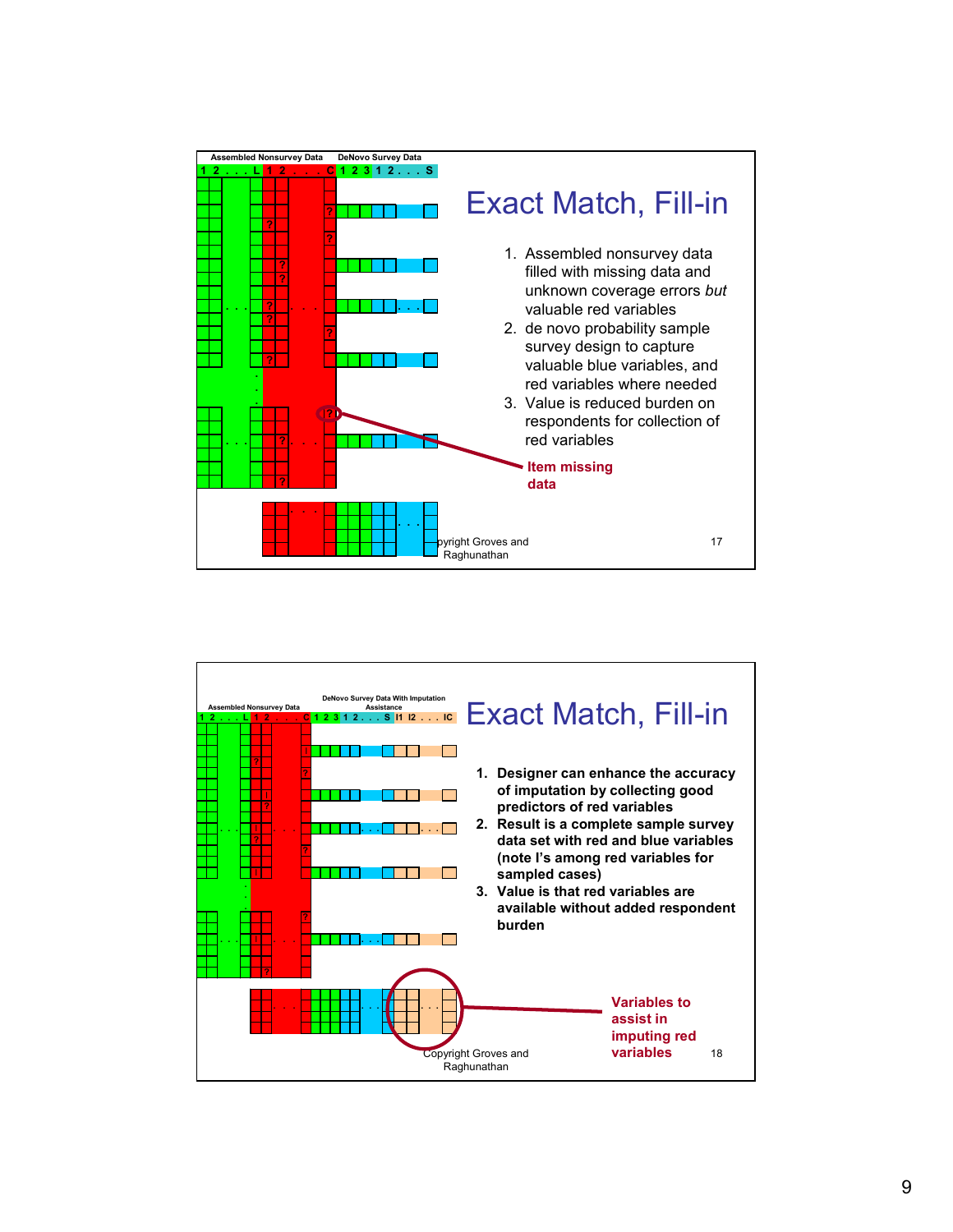

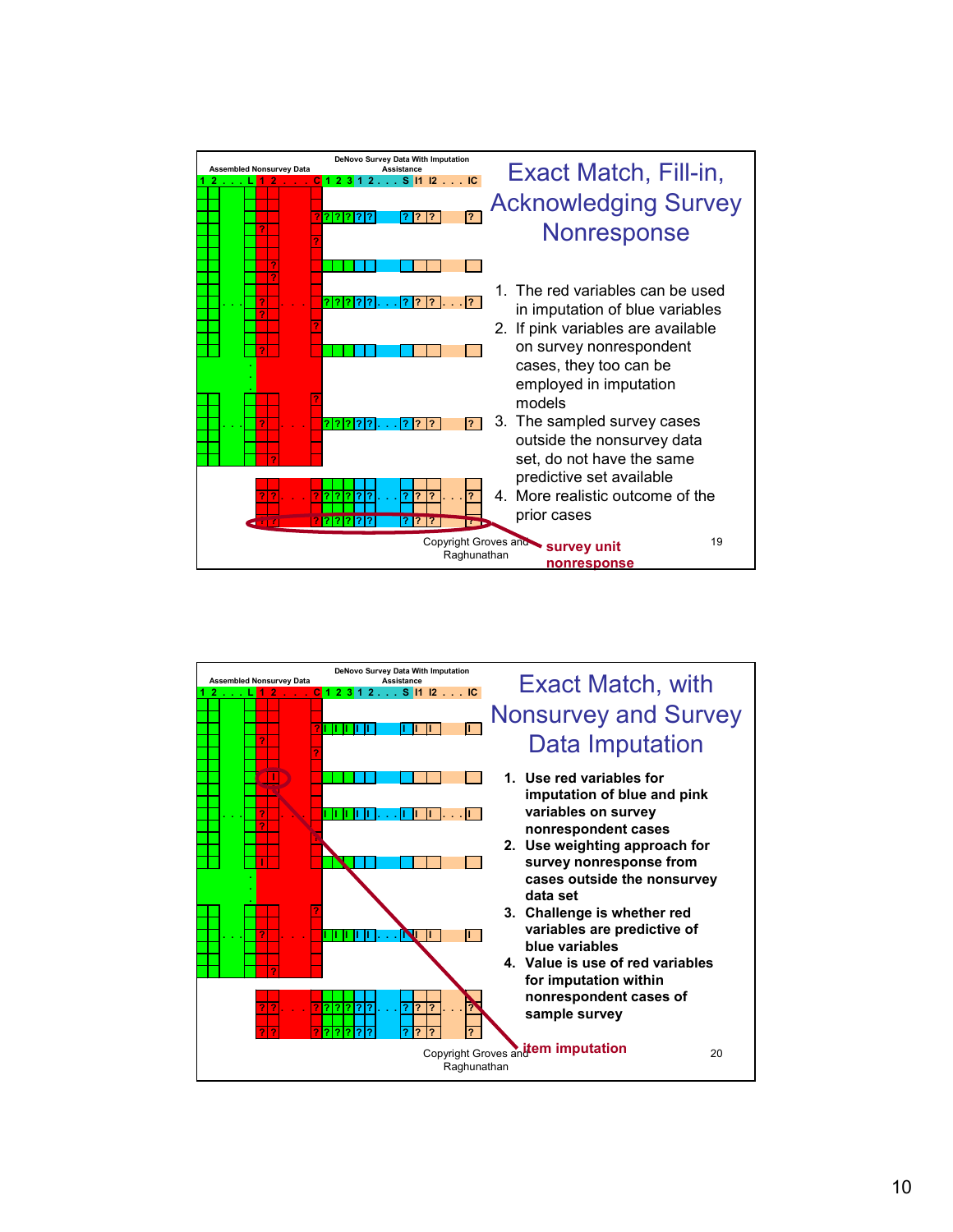

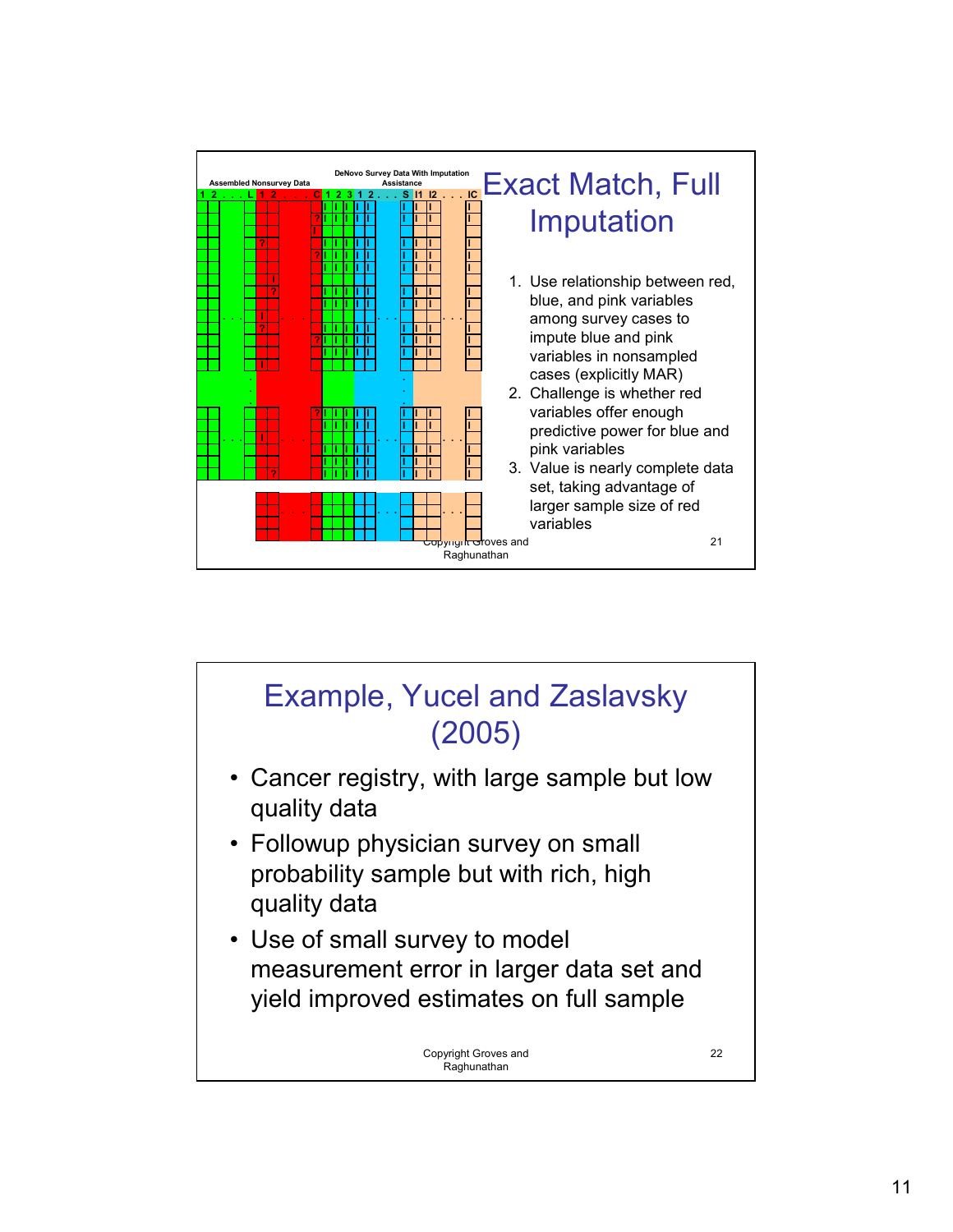

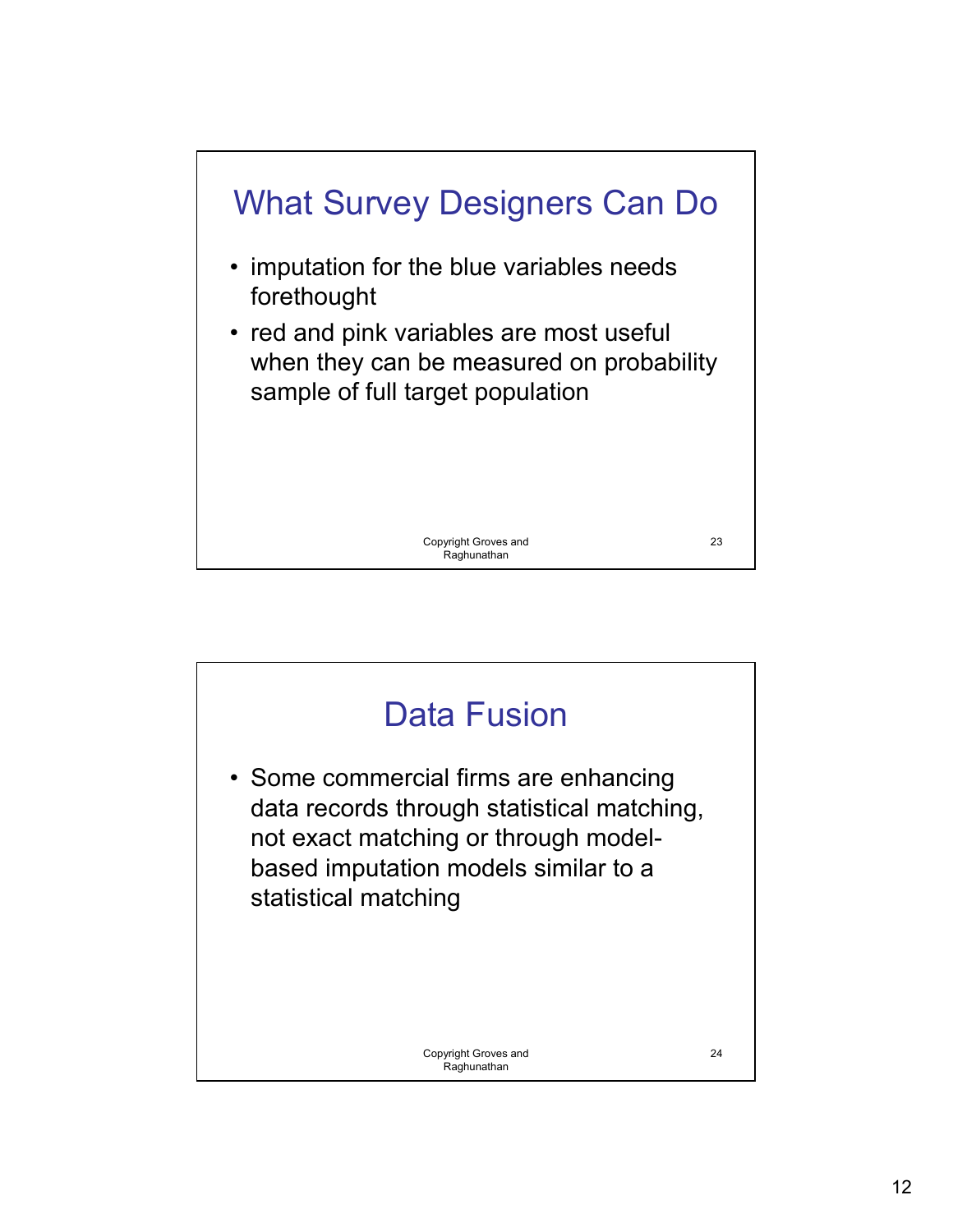

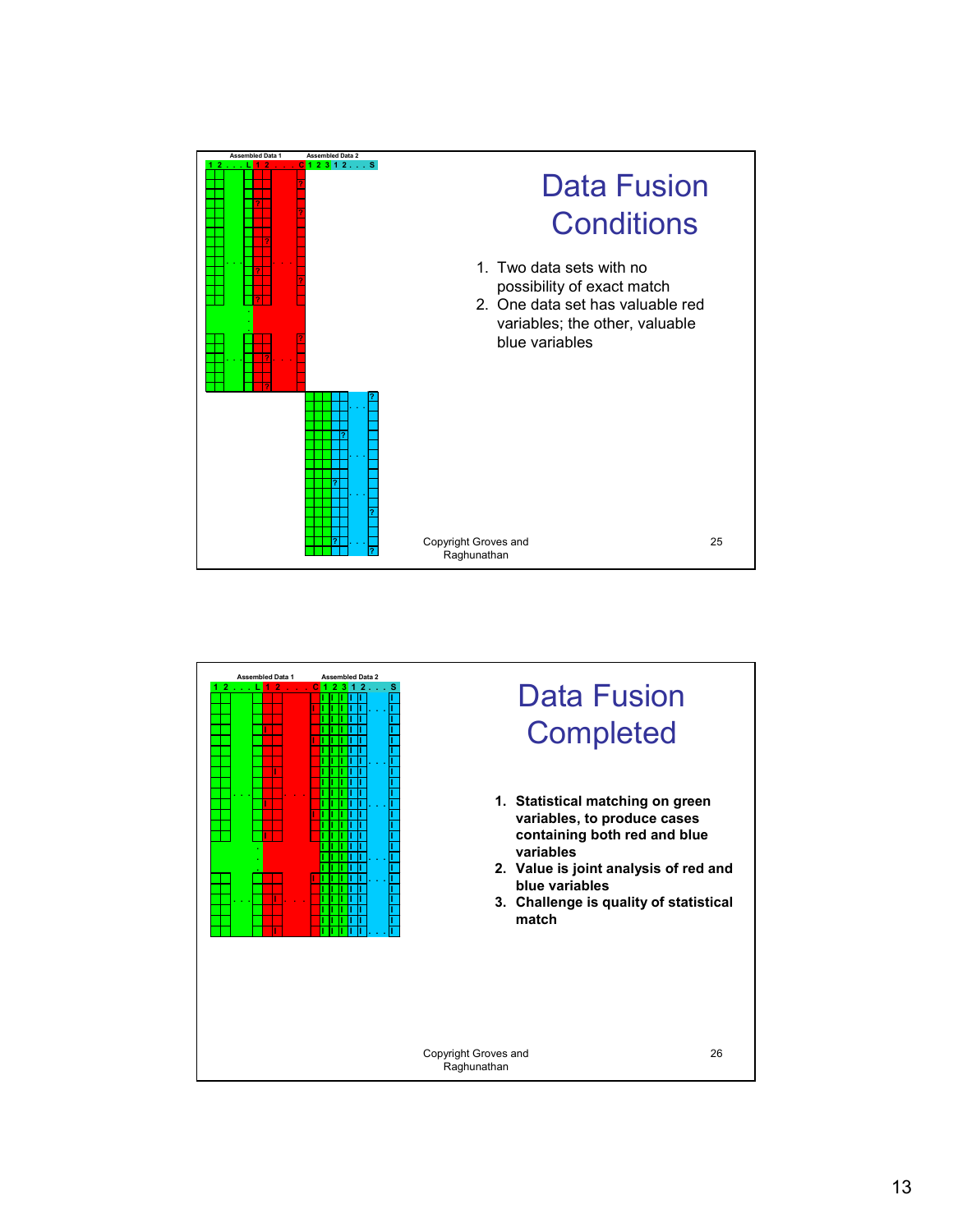

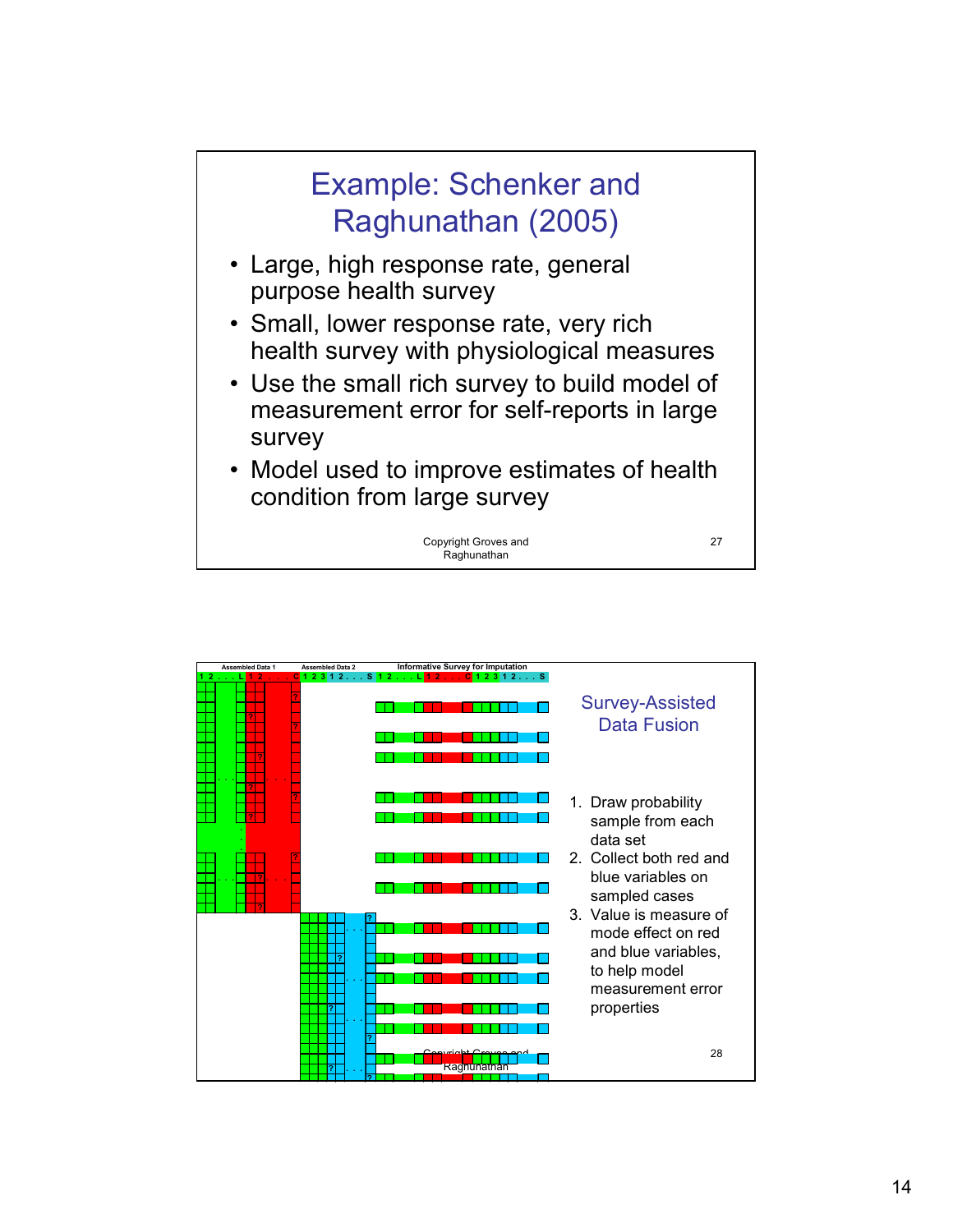

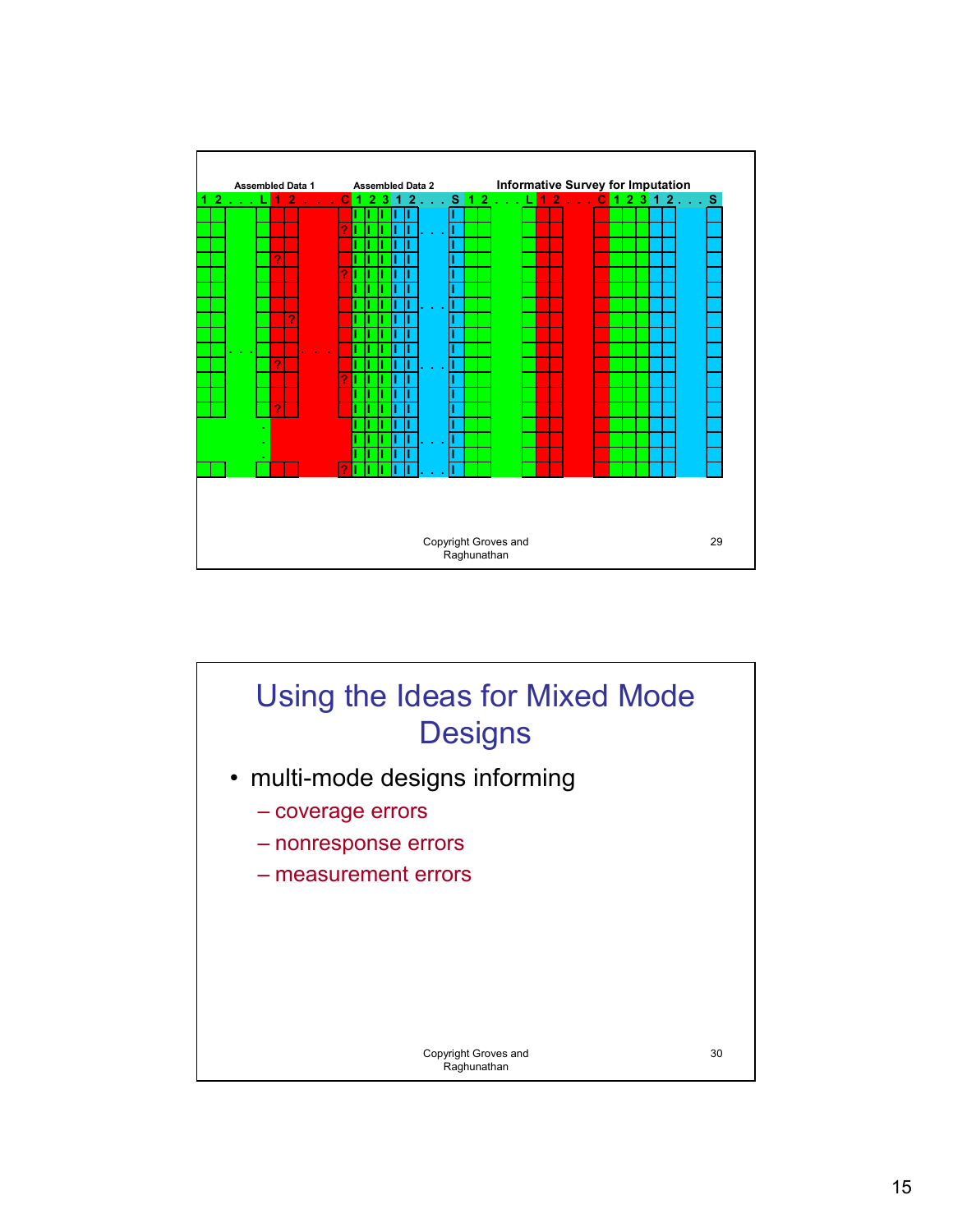

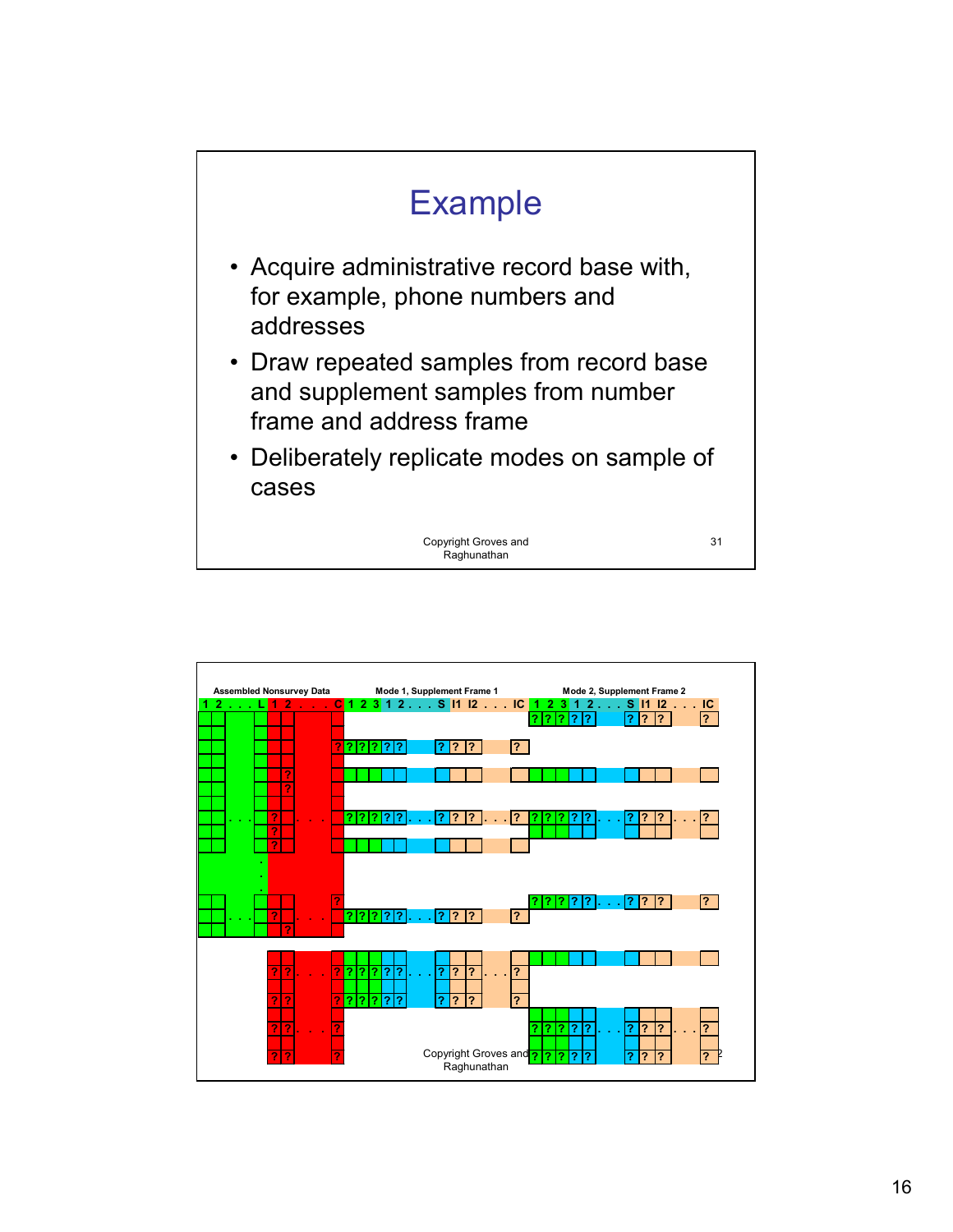| <b>Assembled Nonsurvey Data</b> |   |     |   |   |     |  |        | Mode 1, Supplement Frame 1 |             |    |   |                                | Mode 2, Supplement Frame 2 |                |         |                 |
|---------------------------------|---|-----|---|---|-----|--|--------|----------------------------|-------------|----|---|--------------------------------|----------------------------|----------------|---------|-----------------|
| 21                              |   | 120 |   | 1 | 231 |  | 2.11   | S 11 12                    |             | IC | 1 | $\mathbf{2}$<br>3 <sup>1</sup> |                            | $1, 2, \ldots$ | S 11 12 | $\therefore$ IC |
|                                 |   |     |   |   |     |  |        |                            |             |    |   |                                |                            |                |         |                 |
|                                 |   |     |   |   |     |  |        |                            |             |    |   |                                |                            |                |         |                 |
|                                 |   |     |   |   |     |  |        |                            |             |    |   |                                |                            |                |         |                 |
|                                 |   |     |   |   |     |  |        |                            |             |    |   |                                |                            |                |         |                 |
|                                 |   |     |   |   |     |  |        |                            |             |    |   |                                |                            |                |         |                 |
|                                 | I |     |   |   |     |  |        |                            |             |    |   |                                |                            |                |         |                 |
|                                 |   |     |   |   |     |  |        |                            |             |    |   |                                |                            |                |         |                 |
| ×                               |   |     |   |   |     |  |        |                            |             |    |   |                                |                            |                |         |                 |
|                                 |   |     |   |   |     |  |        |                            |             |    |   |                                |                            |                |         |                 |
|                                 |   |     |   |   |     |  |        |                            |             |    |   |                                |                            |                |         |                 |
|                                 |   |     |   |   |     |  |        |                            |             |    |   |                                |                            |                |         |                 |
|                                 |   |     |   |   |     |  |        |                            |             |    |   |                                |                            |                |         |                 |
|                                 |   |     |   |   |     |  |        |                            |             |    |   |                                |                            |                |         |                 |
|                                 |   |     |   |   |     |  |        |                            |             |    |   |                                |                            |                |         |                 |
|                                 |   |     |   |   |     |  |        |                            |             |    |   |                                |                            |                |         |                 |
|                                 |   |     |   |   |     |  |        |                            |             |    |   |                                |                            |                |         |                 |
|                                 | 7 |     | 7 |   |     |  | т<br>ı | п                          | 111         |    |   |                                |                            |                |         |                 |
|                                 |   |     |   |   |     |  |        |                            |             |    |   |                                |                            |                |         |                 |
|                                 | 2 |     | 7 |   |     |  |        |                            |             |    |   |                                |                            |                |         |                 |
|                                 |   |     |   |   |     |  |        |                            |             |    |   |                                |                            |                |         |                 |
|                                 | 2 |     | 7 |   |     |  |        |                            |             |    |   |                                |                            |                |         |                 |
|                                 | 2 |     | 2 |   |     |  |        |                            |             |    |   |                                |                            |                |         |                 |
|                                 | 2 |     |   |   |     |  |        |                            | Raghunathan |    |   |                                |                            |                |         |                 |

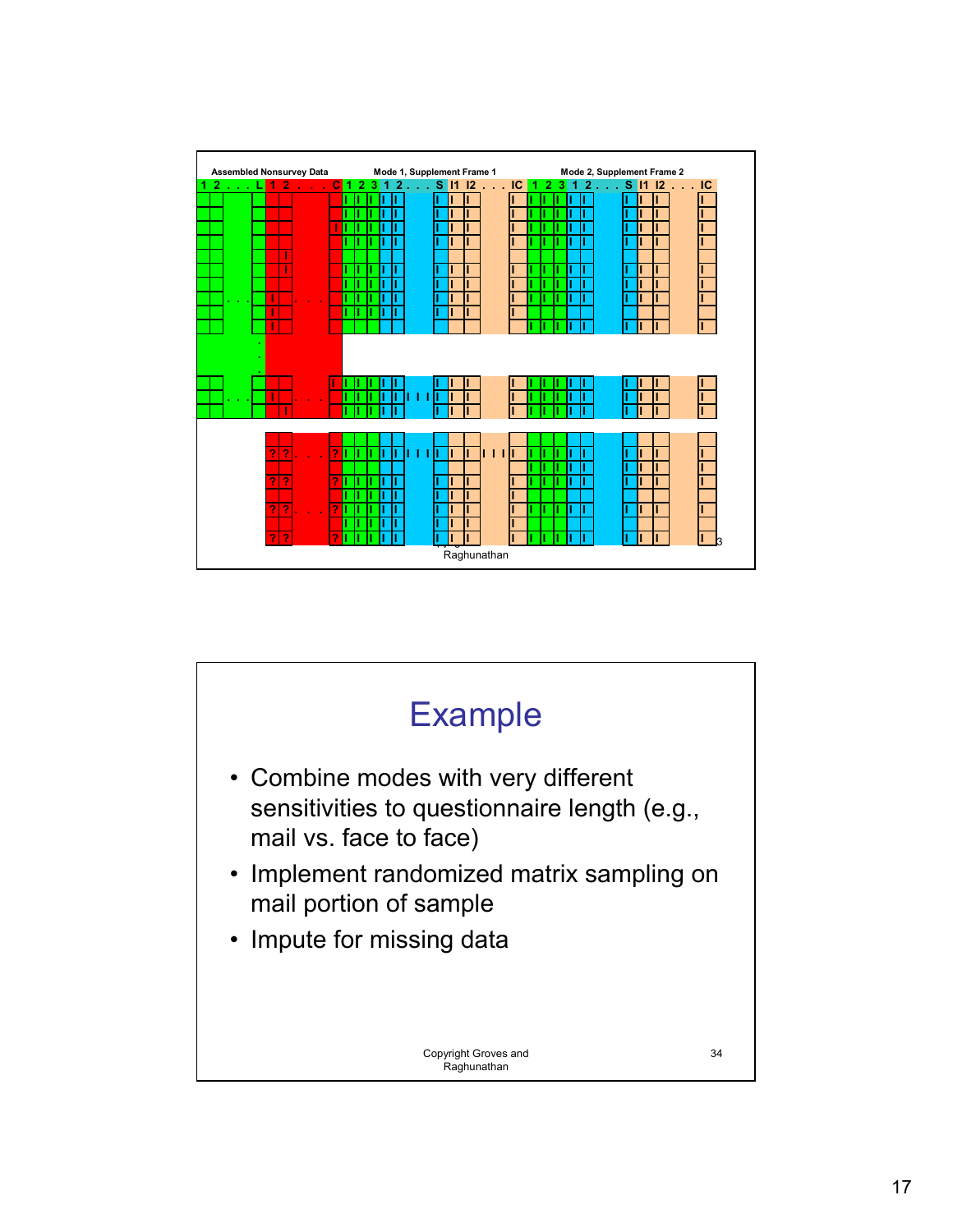

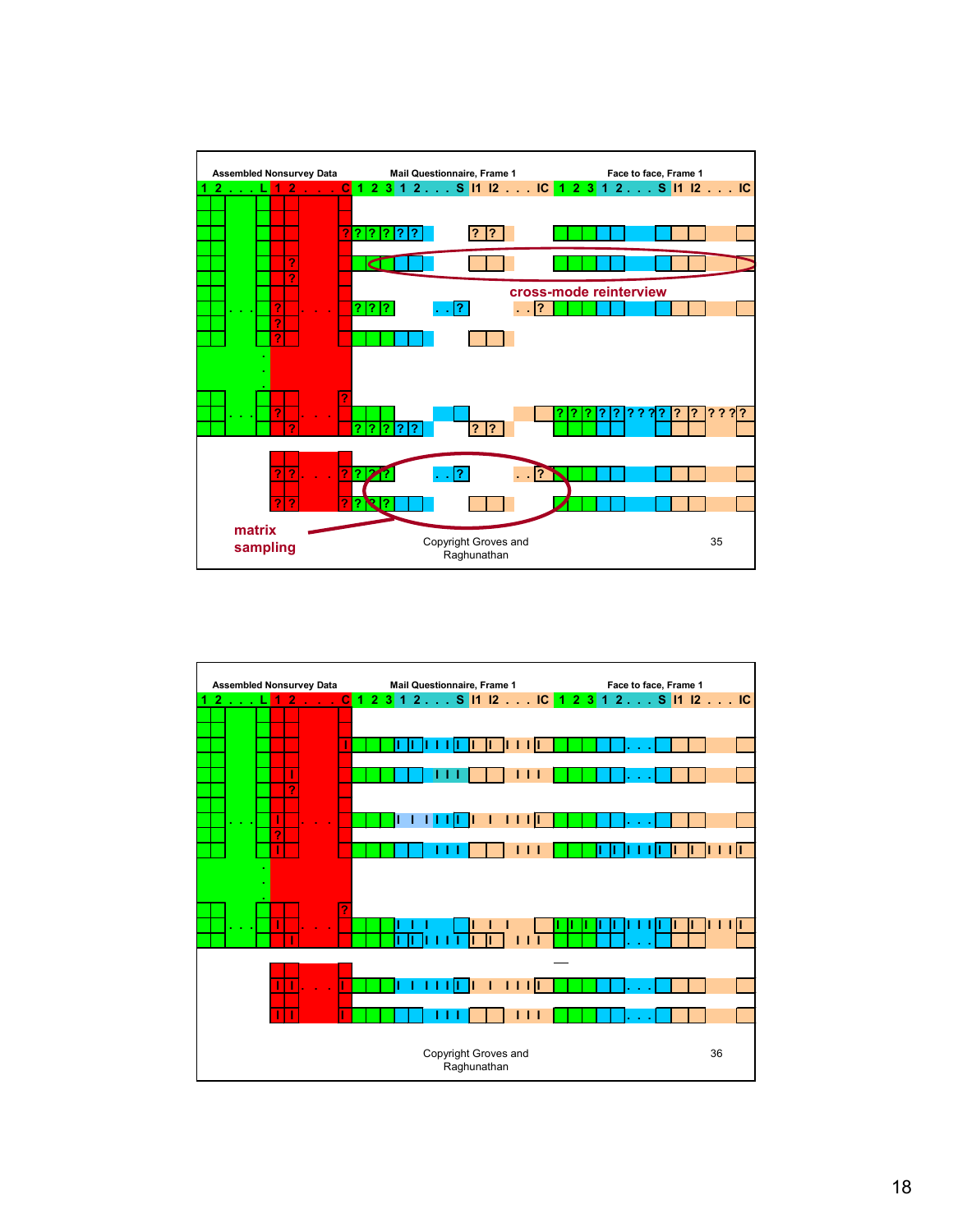

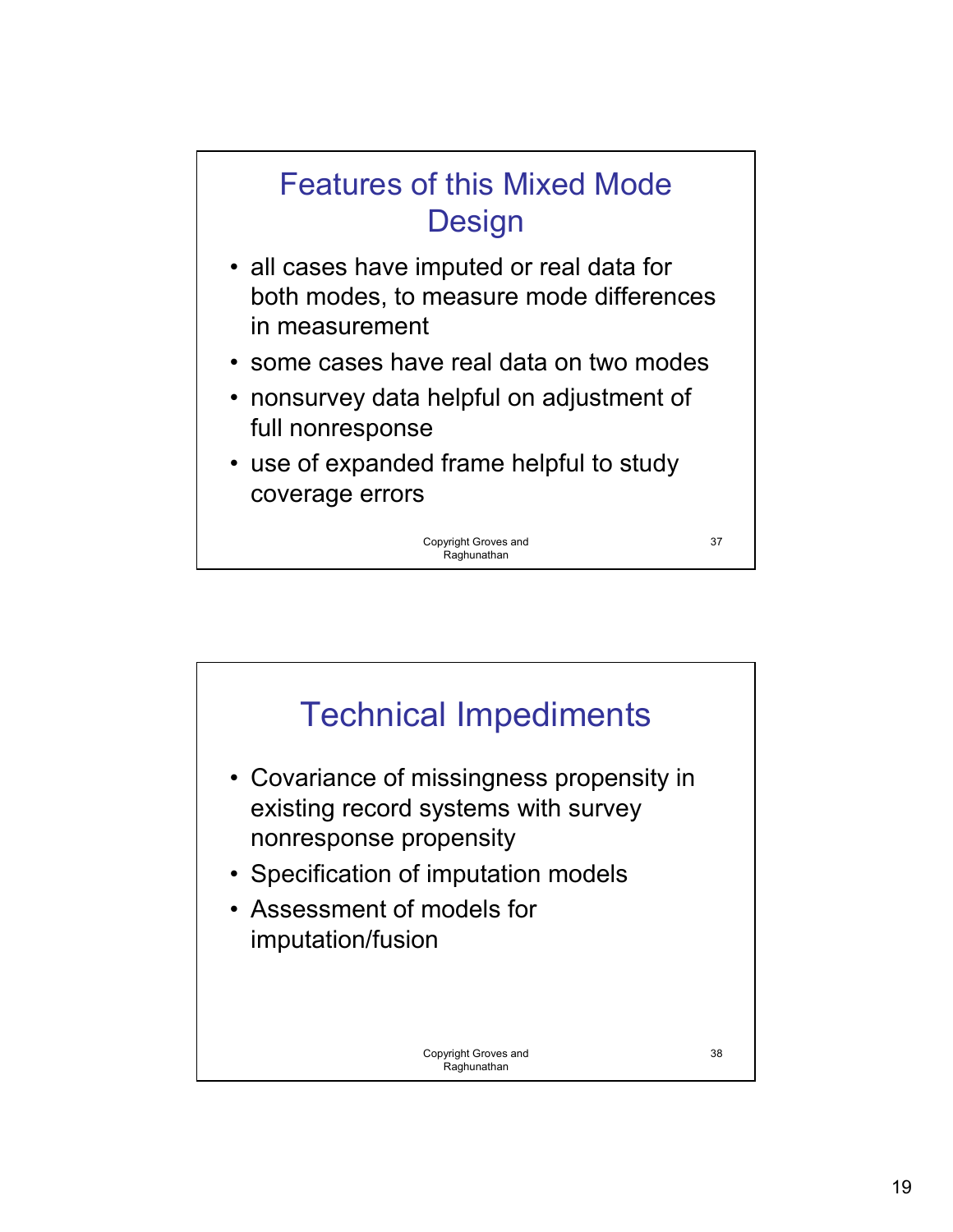